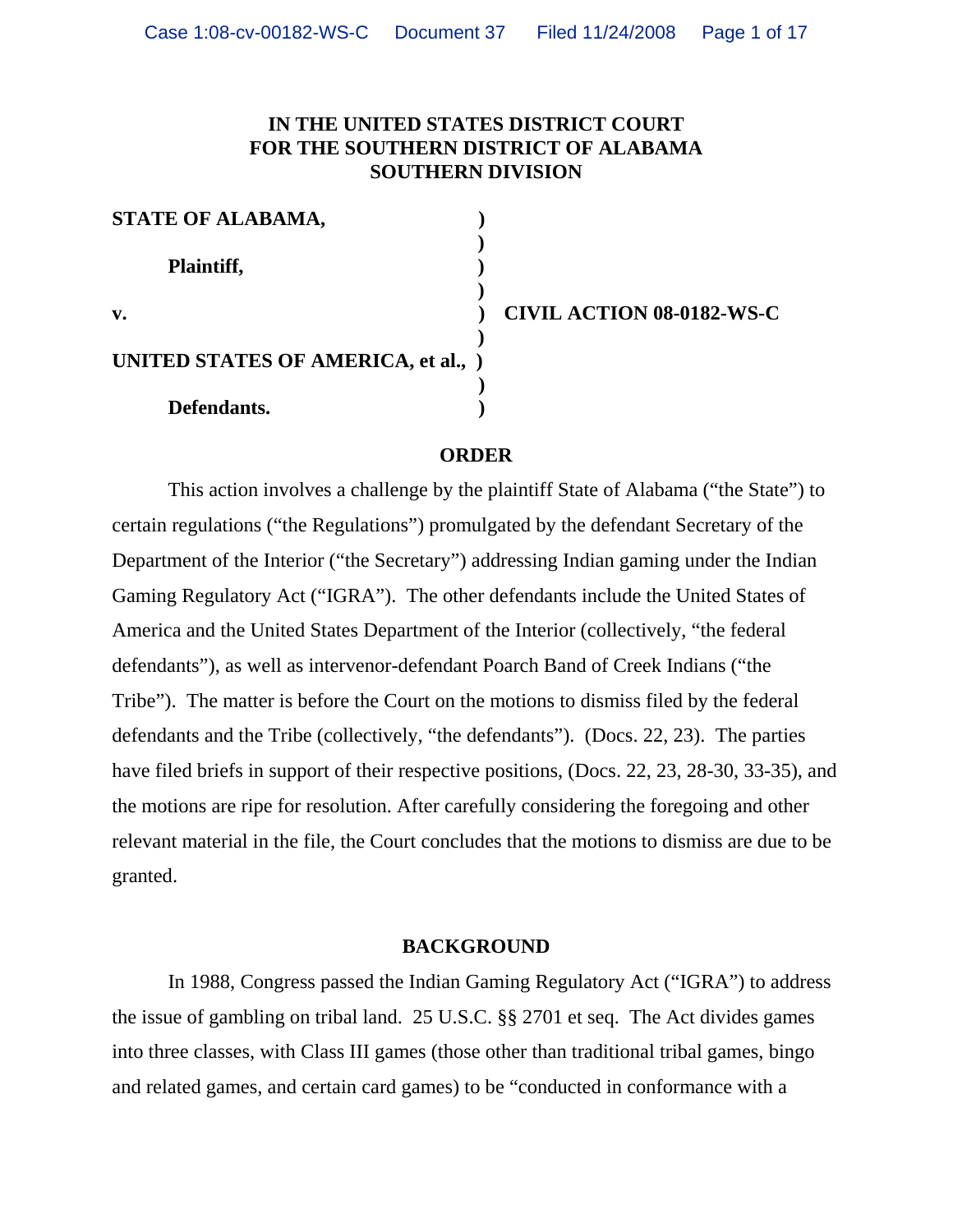Tribal-State compact entered into by the Indian tribe and the State." *Id*. § 2710(d)(1)(c).

IGRA sets forth an elaborate procedure for the development of a compact. First, a tribe requests a state to enter into negotiations. If the state fails to enter into negotiations within six months, or fails to negotiate in good faith, the tribe may sue the state in federal court. Upon a judicial finding that the state has not negotiated in good faith, the court must order the state and tribe to conclude a compact within 60 days. If they fail to do so, the court appoints a mediator, to whom the parties must submit their respective last, best offers, one of which the mediator selects. The state is given 60 days thereafter to consent to the proposed compact selected by the mediator. If it does not, "the Secretary shall prescribe, in consultation with the Indian tribe, procedures ... under which class III gaming may be conducted on the Indian lands over which the Indian tribe has jurisdiction." 25 U.S.C. § 2710(d)(3), (7).

The Tribe invoked this procedure in 1990. The State entered into negotiations, but the Tribe eventually sued, claiming the State had not negotiated in good faith. The State successfully argued that IGRA impermissibly infringes upon its Eleventh Amendment right not to be sued without its consent. *Poarch Band of Creek Indians v. State of Alabama*, 776 F. Supp. 550 (S.D. Ala. 1991). In an opinion consolidating the Alabama case with a Florida case, the Eleventh Circuit agreed, *Seminole Tribe v. State of Florida*, 11 F.3d 1016 ( $11<sup>th</sup>$  Cir. 1994), and the Supreme Court delivered the final, controlling word. *Seminole Tribe v. Florida*, 517 U.S. 44 (1996).

In light of these developments, the Secretary in April 1999 promulgated the Regulations to establish how he would proceed to develop procedures for Class III gaming should a state stand on its Eleventh Amendment rights. 25 C.F.R. Part 291. The Regulations: provide for a tribe to ask the Secretary to issue gaming procedures if the state successfully invokes the Eleventh Amendment during the statutory process; identify information that a tribe's proposal must contain; and require the Secretary to perform several tasks, including: notifying the tribe whether it meets the eligibility criteria for

-2-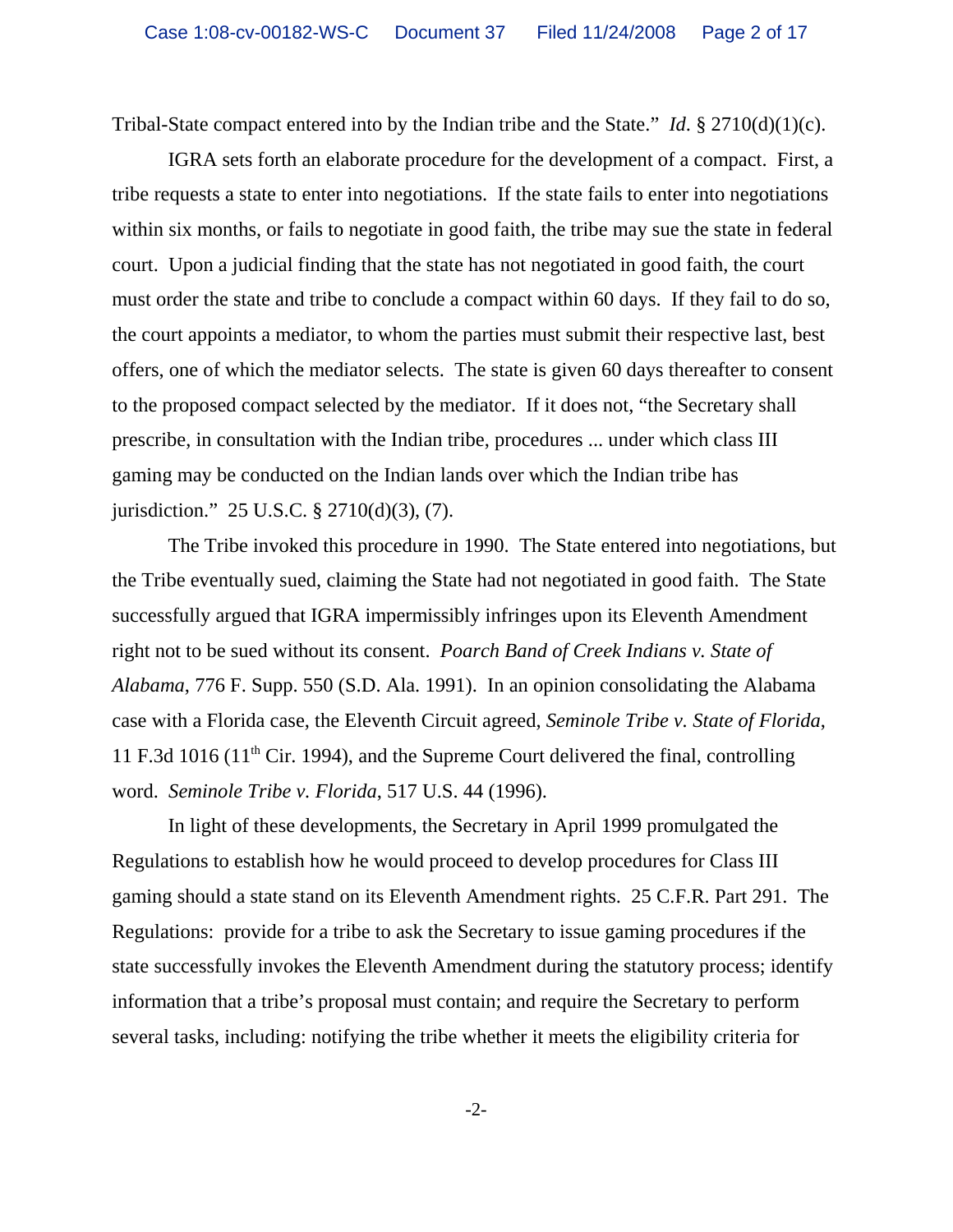invoking the Regulations (including the state's successful interposition of the Eleventh Amendment); submitting the proposal to the state's governor and attorney general for comment; reviewing the tribe's proposal; identifying unresolved issues and areas of disagreement; inviting the tribe, governor and attorney general to attend an informal conference to resolve such issues and areas of disagreement; and issuing a final decision. Should the state submit a counterproposal, the Secretary must appoint a mediator, who selects between the parties' last, best offers, which the Secretary may accept or reject for specified reasons. In the latter event, the Secretary is to prescribe procedures for gaming that comport with the mediator's selected version as much as possible, as well as with IGRA and state law. *Id*. §§ 291.3 -.11.

In April 1999, the State and the State of Florida filed suit against the federal defendants in the Northern District of Florida, challenging the freshly promulgated Regulations. (Doc. 33, Exhibit C). The federal defendants moved the Court to dismiss the action or stay the proceedings because the plaintiffs' challenge was not ripe for review and would remain so until the Secretary issued specific gaming procedures on a particular tribal proposal. (*Id*., Exhibit D). The Court denied the motion in March 2000 but nevertheless suspended the action pending issuance of gaming procedures concerning two Florida tribes. (Doc. 34, Exhibit B). When progress lagged, the Court administratively closed the file and ultimately dismissed the case. (*Id*., Exhibits A, D).

In March 2006, the Tribe invoked the Regulations. In April 2006, the Secretary determined that the Tribe met the Regulations' eligibility requirements, forwarded the Tribe's proposal to the governor and attorney general, and invited comment and an alternative proposal. (Doc. 1 at 51). In July 2006, the State responded. (*Id*. at 61). It did not submit a counterproposal. (*Id*. at 70). The Secretary conducted an informal conference with the Tribe and the State in November 2006, limited to the scope of gaming allowed by the State. (*Id*. at 6, 70).

In August 2007, the Fifth Circuit held that the Regulations exceed the Secretary's

-3-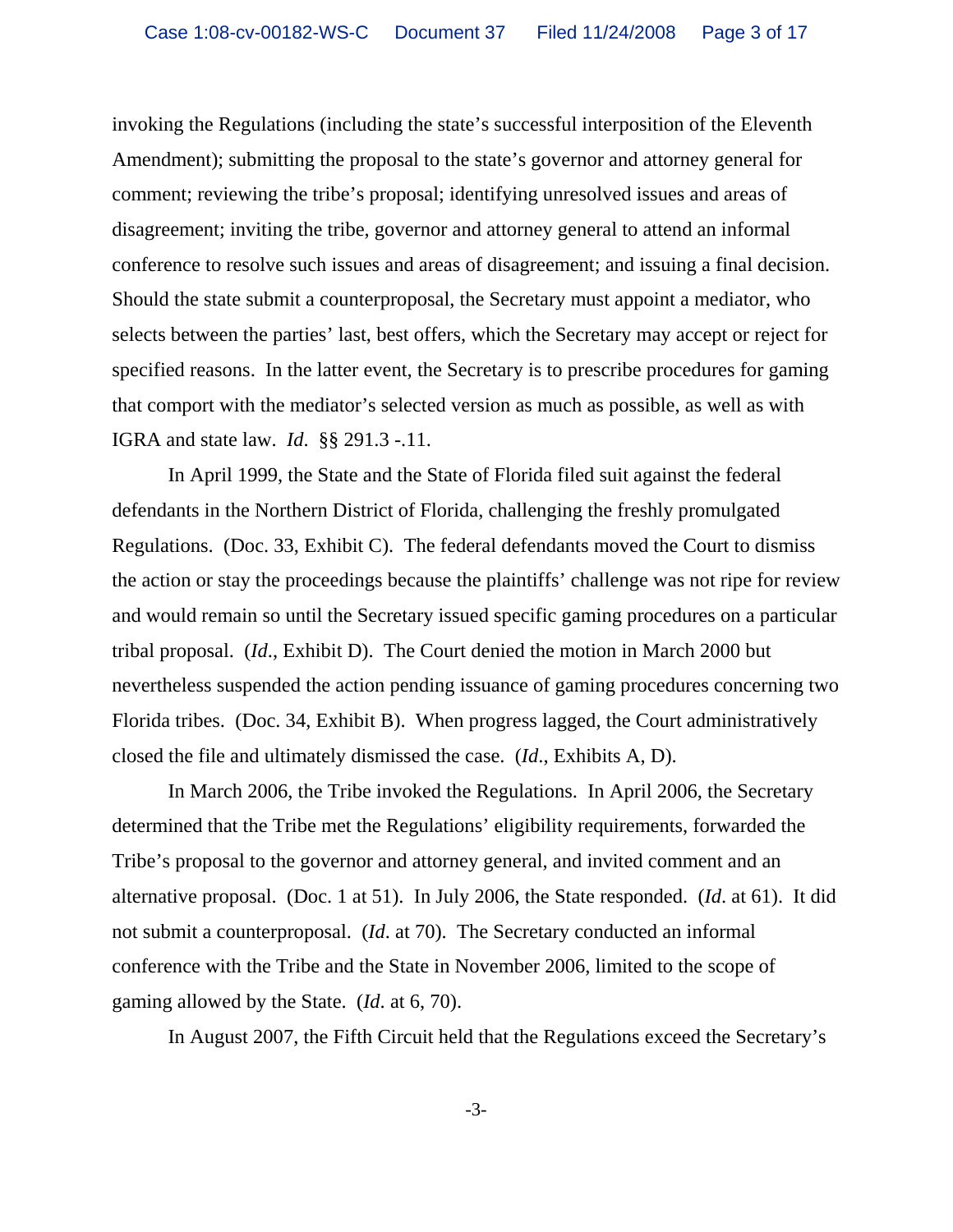statutory authority. *Texas v. United States*, 497 F.3d 491, 511-12 (5<sup>th</sup> Cir. 2007), *cert. denied sub nom. Kickapoo Traditional Tribe v. Texas*, 129 S. Ct. 32 (2008). In September 2007, the State requested the federal defendants either to dismiss the Tribe's application in light of *Texas*, or to hold it in abeyance pending Supreme Court resolution. (Doc. 1 at 68). The federal defendants did not respond to this request. (*Id*. at 6). In March 2008, the Secretary issued his preliminary determination on the scope of gaming, finding that the State allows electronic bingo and pari-mutuel wagering but does not allow non-banked card games. (*Id*. at 77-80). The Secretary proposed to resume the informal conference, (*id*. at 82), but the State filed this lawsuit on April 7, 2008. (Doc. 1).

The complaint describes the State as aggrieved by the Secretary's "action in adopting and implementing" the Regulations. (Doc. 1 at 1). The complaint alleges that the Regulations exceed the Secretary's authority under IGRA and/or unconstitutionally delegate legislative power to the executive in violation of the separation-of-powers doctrine. (Doc. 1 at 12-15). The State seeks a declaration to that effect, as well as a stay of administrative proceedings concerning the Tribe's application, pending entry of a permanent injunction against implementation or enforcement of the Regulations. (*Id*. at 12-15).<sup>1</sup> The State seeks relief under the Administrative Procedures Act ("APA") and the Declaratory Judgments Act. (*Id*. at 12-13).

#### **DISCUSSION**

The motions to dismiss raise several arguments: statute of limitations; lack of final agency action; lack of ripeness; lack of exhaustion; and lack of standing. These related concepts must be applied as necessary with respect to two occurrences: the adoption of the Regulations in 1999; and the application of the Regulations in and after 2006.

<sup>&</sup>lt;sup>1</sup>The defendants shortly thereafter agreed to forego any action on the Tribe's request under the Regulations until this litigation is resolved. (Doc. 14 at 2).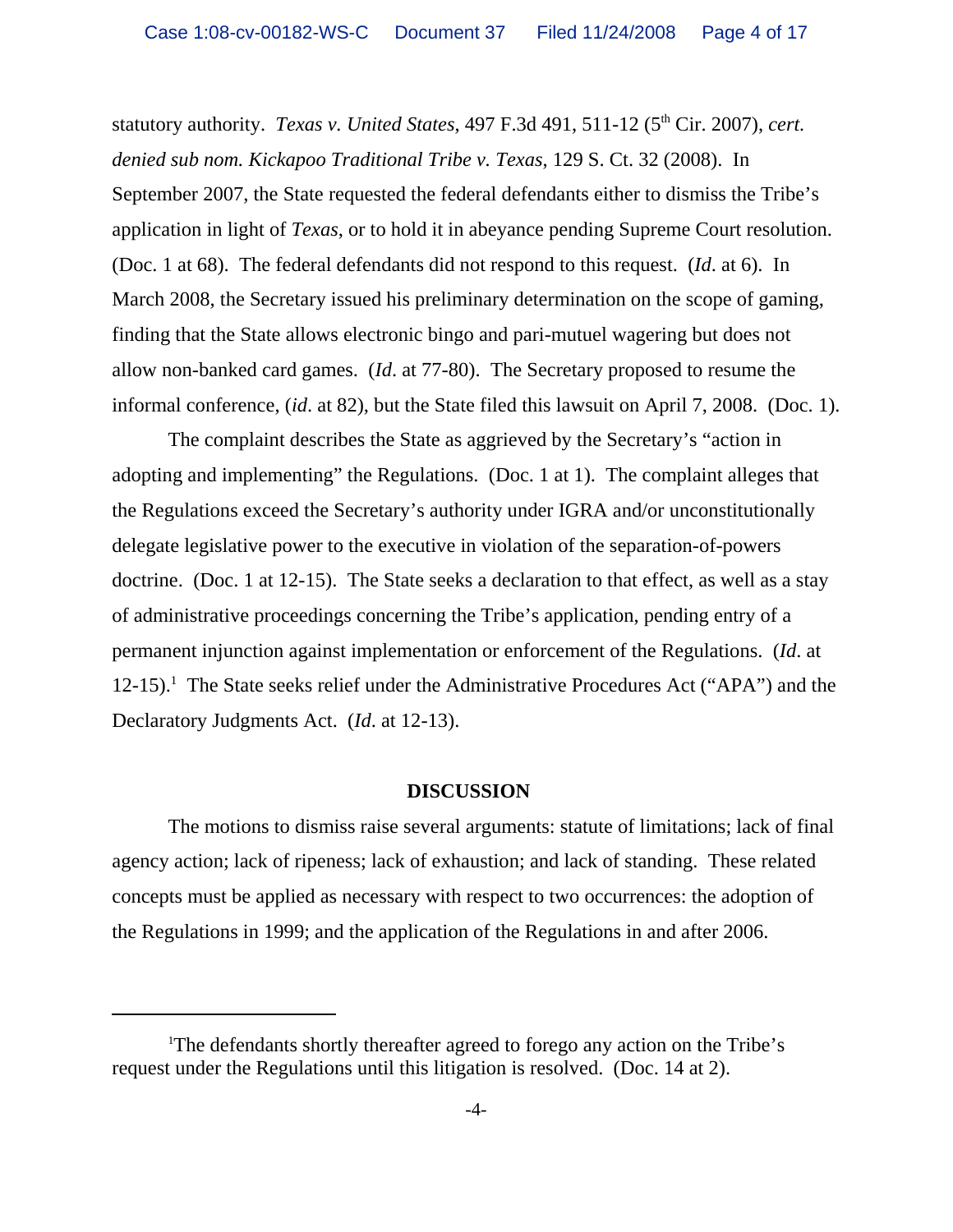## **I. Adoption of the Regulations.**

The defendants acknowledge that it is possible to judicially challenge a regulation upon its promulgation.<sup>2</sup> They argue, however, that any such challenge to the 1999 promulgation of the Regulations is barred by the statute of limitations. As the parties recognize, the applicable statute of limitations is that contained in 28 U.S.C. § 2401(a), which provides in pertinent part that "every civil action commenced against the United States shall be barred unless the complaint is filed within six years after the right of action first accrues."3

## **A. Final Agency Action.**

Under the APA, "[a]gency action made reviewable by statute and final agency action for which there is no other adequate remedy in a court are subject to judicial review." 5 U.S.C. § 704. No statutory provision cited to the Court makes the Regulations subject to judicial review, so the State's ability to challenge either their adoption or their application depends on the existence of a final agency action. If there is no final agency action, there can be no judicial review.<sup>4</sup> Likewise, until there is a final

<sup>2</sup> *See, e.g., Dunn-McCampbell Royalty Interest, Inc. v. National Park Service*, 112 F.3d 1283, 1287 (5<sup>th</sup> Cir. 1997) ("On a facial challenge to a regulation, the limitations period begins to run when the agency publishes the regulation in the Federal Register.").

<sup>&</sup>lt;sup>3</sup>E.g., United States Steel Corp. v. Astrue, 495 F.3d 1272, 1280 (11<sup>th</sup> Cir. 2007) ("Because this claim for review is brought under the APA and the Coal Act does not provide a statute of limitations, this action is barred unless filed within six years of the final agency action," citing Section 2401(a)).

<sup>4</sup> *E.g., Dalton v. Specter*, 511 U.S. 462, 469 (1994) ("The APA provides for judicial review only of final agency action.") (emphasis and internal quotes omitted); *accord United States Steel*, 495 F.3d at 1280; *Wilderness Society v. Alcock*, 83 F.3d 386, 388 n.5  $(11<sup>th</sup> Cir. 1996)$ . Absent a final agency action, the Court lacks subject matter jurisdiction. *E.g., Tennessee Valley Authority v. Whitman,* 336 F.3d 1236, 1247-48 (11<sup>th</sup> Cir. 2003); *National Parks Conversation Association v. Norton, 324 F.3d 1229, 1240 (11<sup>th</sup> Cir.* 2003).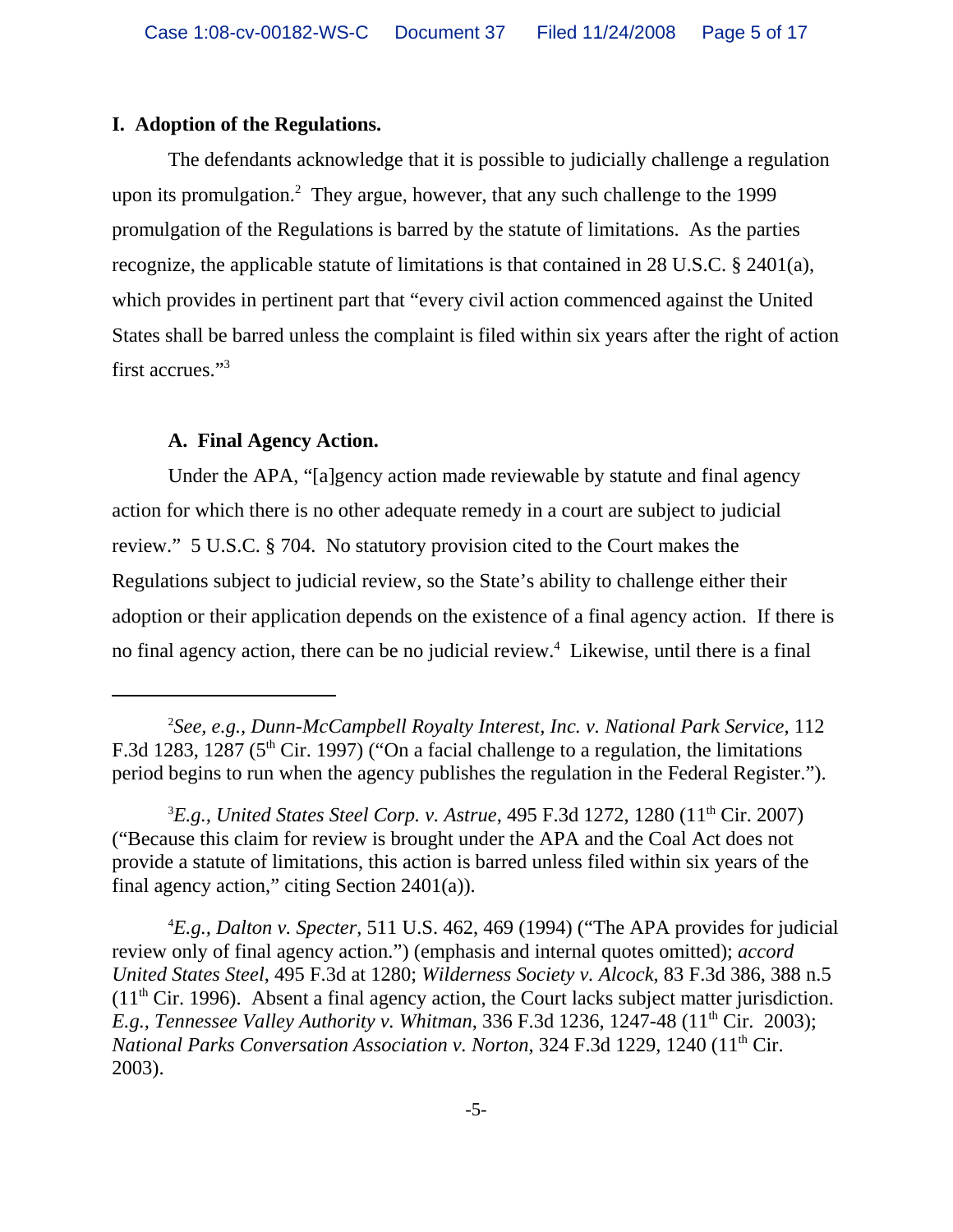agency action the right of action does not accrue and the limitations period does not begin to  $run<sup>5</sup>$ 

All parties agree that the promulgation of the Regulations constituted a final agency action for purposes of Section 704. (Doc. 22 at 12; Doc. 23 at 8-9; Doc. 28 at 8 n.4). The Court will not look behind the parties' conclusion.<sup>6</sup>

# **B. Ripeness - 1999.**

The defendants, as well as the federal defendants in the Florida action, have consistently asserted that the State's challenge to the Regulations was not ripe in 1999, is not ripe now, and will not be ripe until the federal defendants issue procedures governing Class III gaming by the Tribe. (Doc. 34 at 10, 13-14; Doc. 35 at 9). The State agrees that its challenge was not ripe in 1999. Again, the Court accepts the parties' conclusion.7

6 *But see, e.g., National Parks Conservation Association*, 324 F.3d at 1237 ("By contrast, the Supreme Court has defined a nonfinal agency order as one that does not itself adversely affect the complainant but only affects his rights adversely on the contingency of future administrative action.") (internal quotes omitted).

<sup>7"</sup>[A] regulation is not ordinarily considered the type of agency action 'ripe' for judicial review under the APA until [there is] some concrete action applying the regulation to the claimant's situation in a fashion that harms or threatens to harm him." *Lujan v. National Wildlife Federation*, 497 U.S. 871, 891 (1990). The primary exceptions arise when a particular statute renders concrete action and harm unnecessary to judicial review, and when the regulation "as a practical matter requires the plaintiff to adjust his conduct immediately." *Id*.; *accord National Park Hospitality Ass'n*, 538 U.S. at 808. The parties identify no provision of IGRA that dispenses with these requirements for ripeness, and the mere promulgation of the Regulations did not require the State to adjust

<sup>5</sup> *E.g., United States Steel*, 495 F.3d at 1280-81 ("The statute of limitations period begins to run once the agency has issued a 'final agency action.'"); *P&V Enterprises v. United States Army Corps of Engineers*, 516 F.3d 1021, 1023 (D.C. Cir. 2008) (for purposes of Section 2401(a), "[t]he right of action first accrues on the date of the final agency action.") (internal quotes omitted); *Jersey Heights Neighborhood Association v. Glendening*, 174 F.3d 180, 186-87 (4th Cir. 1999); *Sierra Club v. Slater*, 120 F.3d 623, 631 ( $6<sup>th</sup>$  Cir. 1997).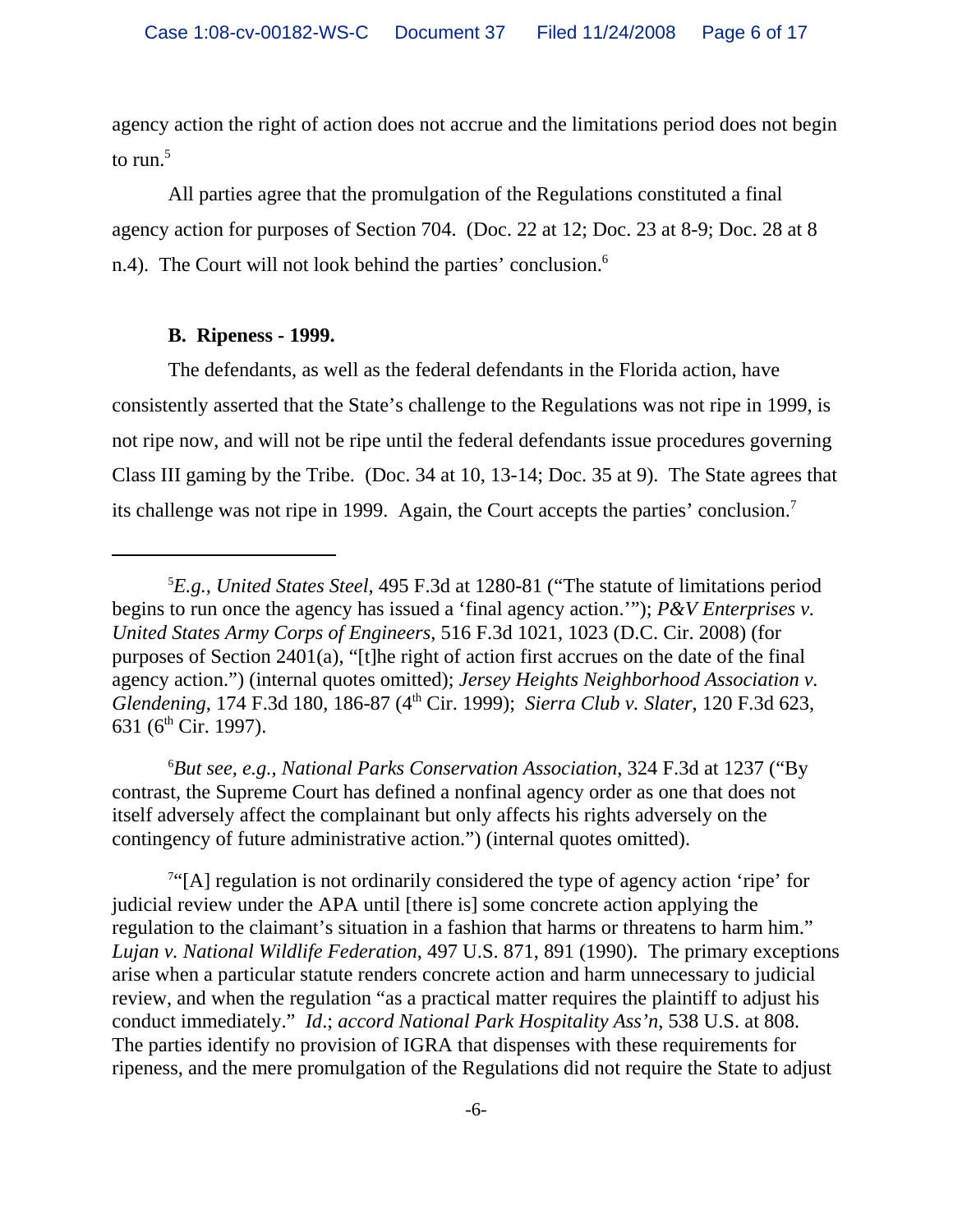## **C. Statute of Limitations.**

Although couched as part of a judicial estoppel argument, the State has asserted that the statute of limitations cannot run before its challenge becomes ripe. (Doc. 28 at 11-12). This appears to be a correct statement of law. *E.g., Qwest Communications International, Inc. v. Federal Communications Commission, 240 F.3d 886, 895 (10<sup>th</sup> Cir.* 2001) ("A time limitation on petitions for review [of agency action], it should be apparent, can run only against challenges ripe for review.") (internal quotes omitted); *accord City of Fall River v. Federal Emergency Regulatory Commission*, 507 F.3d 1, 7 (1st Cir. 2007); *Federal Express Corp. v. Mineta*, 373 F.3d 112, 119 (D.C. Cir. 2004).

These cases are specific examples of the general rule that, "[f]or limitation of actions, a cause accrues when it is sufficiently ripe that one can maintain suit on it." *Whittle v. Local 641*, 56 F.3d 487, 489 (3rd Cir. 1995); *accord Somoza v. New York City Department of Education*, 538 F.3d 106, 115 (2nd Cir. 2008); *Franks v. Ross*, 313 F.3d 184, 194 (4<sup>th</sup> Cir. 2002); *Biddison v. City of Chicago*, 921 F.2d 724, 728-29 (7<sup>th</sup> Cir. 1991).

Both the Supreme Court and the Eleventh Circuit support this view. "Unless Congress has told us otherwise in the legislation at issue, a cause of action does not become 'complete and present' for limitations purposes until the plaintiff can file suit and obtain relief." *Bay Area Laundry and Dry Cleaning Pension Trust Fund v. Ferbar Corp*., 522 U.S. 192, 200 (1997). "The question presented in *Bay Area Laundry* was whether a statute of limitations could commence to run on one day while the right to sue ripened on a later day. We answered that question, 'no,' unless the statute indicates otherwise." *TRW, Inc. v. Andrews*, 534 U.S. 19, 34 n.6 (2001). Thus, the Eleventh Circuit, after equating maturity with ripeness, held that, "[i]n suits for deprivation of property under section 1983, the same considerations that render a claim premature prevent accrual of a

its conduct immediately.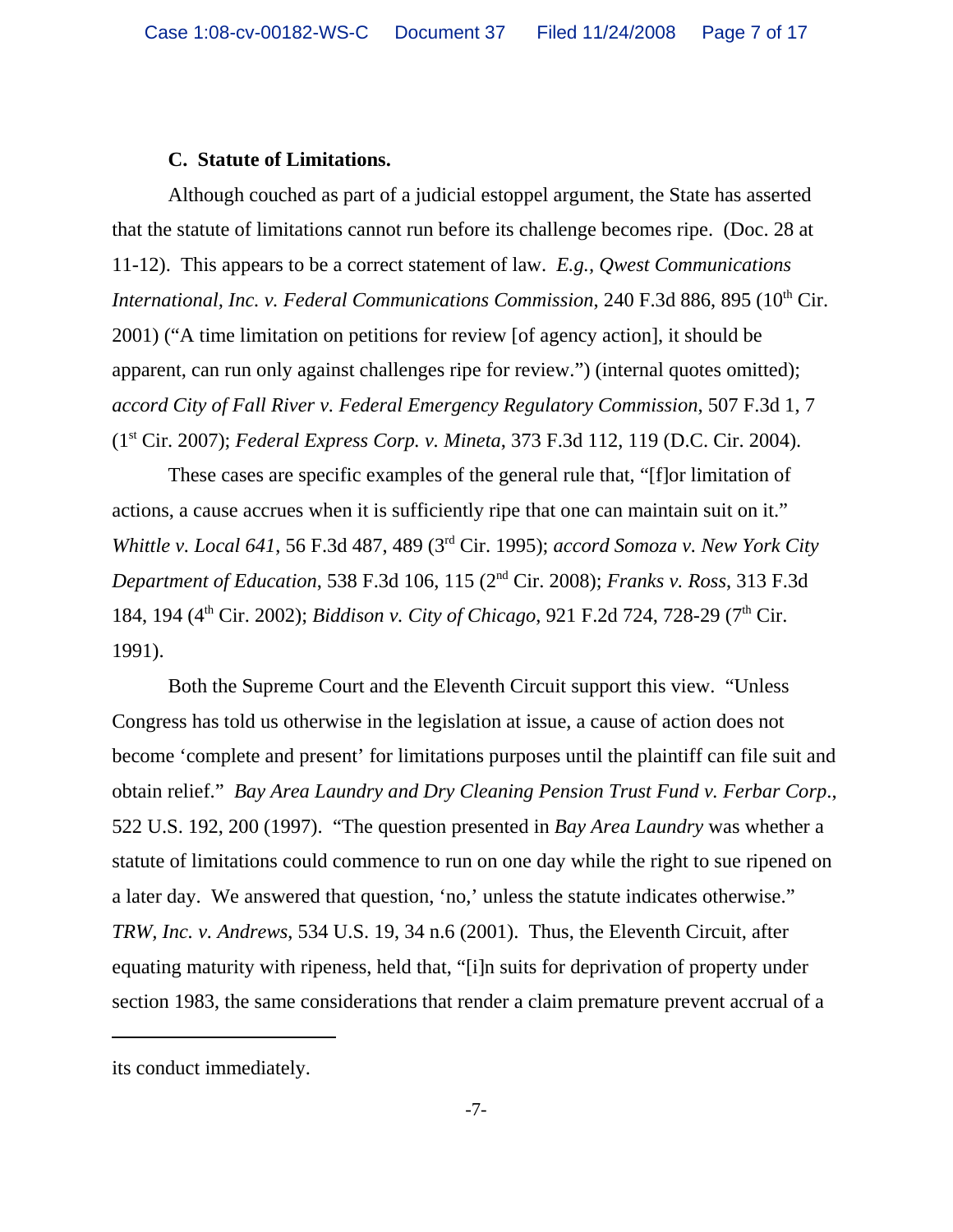claim for limitations purposes ...." *Corn v. City of Lauderdale Lakes*, 904 F.2d 585, 588 (11th Cir.1990) (internal quotes omitted); *see also Bell v. Aerodex, Inc*., 473 F.2d 869, 873  $(5<sup>th</sup> Cir. 1973)$  ("Ordinarily, a cause of action accrues when the plaintiff could first have successfully maintained a suit based on that cause of action.").<sup>8</sup>

The same principles apply to claims subject to Section 2401(a). "A cause of action against an administrative agency 'first accrues,' within the meaning of § 2401(a), as soon as (but not before) the person challenging the agency action can institute and maintain a suit in court." *Spannaus v. United States Department of Justice*, 824 F.2d 52, 56 (D.C. Cir. 1982); *accord Trafalgar Capital Associates, Inc. v. Cuomo*, 159 F.3d 21, 35 (1<sup>st</sup> Cir. 1998). Indeed, "[t]hat a statute of limitations cannot begin to run against a plaintiff before the plaintiff can maintain a suit in court seems virtually axiomatic." *Spannaus*, 824 F.2d at 56 n.3. $9$ 

 All of these cases support the proposition that a cause of action does not accrue, so as to trigger the limitations period, until the claim is ripe for judicial resolution. The defendants offer not a single case to the contrary. The federal defendants note simply that the statute of limitations and ripeness are "separate, though related, doctrines," (Doc. 33 at 9), which is correct as far as it goes but which says nothing at all about whether the

<sup>8</sup> As noted, one cannot "maintain" an action until it is "sufficiently ripe." *Whittle*, 56 F.3d at 489; *see also Palazzolo v. Rhode Island*, 533 U.S. 606, 628 (2001) ("A challenge to the application of a land-use regulation ... does not mature until ripeness requirements have been satisfied ...; until this point an inverse condemnation claim alleging a regulatory taking cannot be maintained."). Thus, in order to successfully maintain a suit under *Bell*, so as to begin the limitations period, the claim must be ripe.

<sup>9</sup> To the uncertain extent the Tribe suggests these cases say nothing about the relationship between ripeness and accrual for limitations purposes, (Doc. 34 at 11-12), it offers no clear explanation and ignores the cases cited herein making explicit that the ability to maintain a suit requires ripeness. It also ignores the cases, from the same jurisdictions as *Spannaus* and *Trafalgar*, making explicit that "[a] time limitation on petitions for review ... can run only against challenges ripe for review." *City of Fall River*, 507 F.3d at 7; *Federal Express Corp.*, 373 F.3d at 119.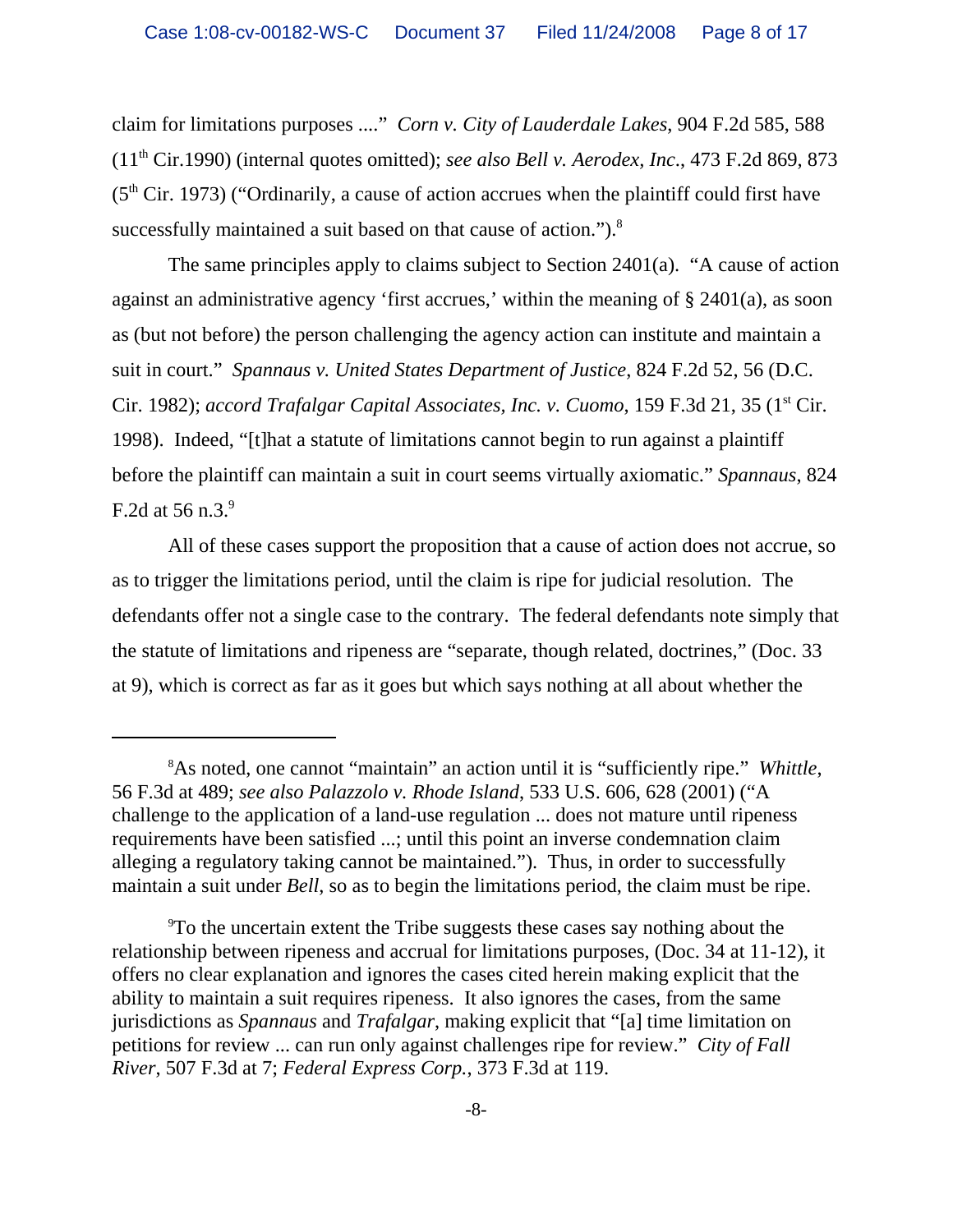limitations period can begin to run before a claim is ripe.

As noted, the defendants insist that the State has never had a ripe claim. Because ripeness is a necessary predicate to the running of the limitations period, and because the defendants deny that ripeness has ever existed, the State's challenge to the promulgation of the Regulations cannot be barred by the statute of limitations.10

#### **D. Ripeness - 2006.**

The State argues that its challenge became ripe in April 2006, when the Secretary determined that the Tribe met the eligibility requirements for consideration of gaming procedures under the Regulations, or in March 2008, when he denied (by ignoring) the State's request to dismiss the Tribe's application. (Doc. 28 at 14). If the State is correct, its challenge is timely. Otherwise, the challenge is premature and must be dismissed without prejudice. *E.g., National Advertising Co. v. City of Miami*, 402 F.3d 1335, 1341 (11th Cir. 2005); *Georgia Advocacy Office v. Camp*, 172 F.3d 1294, 1299 (11th Cir.1999). In that event, as the defendants acknowledge, the State's challenge will be ripe upon the Secretary's prescription of procedures to govern Class III gaming by the Tribe.

"Ripeness is a justiciability doctrine designed to prevent the courts, through avoidance of premature adjudication, from entangling themselves in abstract disagreements over administrative policies, and also to protect the agencies from judicial

 $10$ Even had the limitations period begun to run in 1999 and expired before 2008, the State would not on that account be precluded from challenging the Regulations, as addressed in Part II. A substantive challenge to regulations — including allegations, like the State's, that the regulations exceed statutory or constitutional authority — can be brought outside the statutory period measured from promulgation. *E.g., Legal Environmental Assistance Foundation, Inc. v. Equal Protection Agency*, 118 F.3d 1467, 1473 (11<sup>th</sup> Cir. 1997) ("I]n the course of reviewing EPA's order denying LEAF's petition, over which our jurisdiction is not questioned, we also have jurisdiction to entertain LEAF's contention that the regulations upon which EPA relies are contrary to statute and therefore invalid, regardless of the fact that LEAF's challenge is brought outside the statutory period for a direct challenge to the regulations.").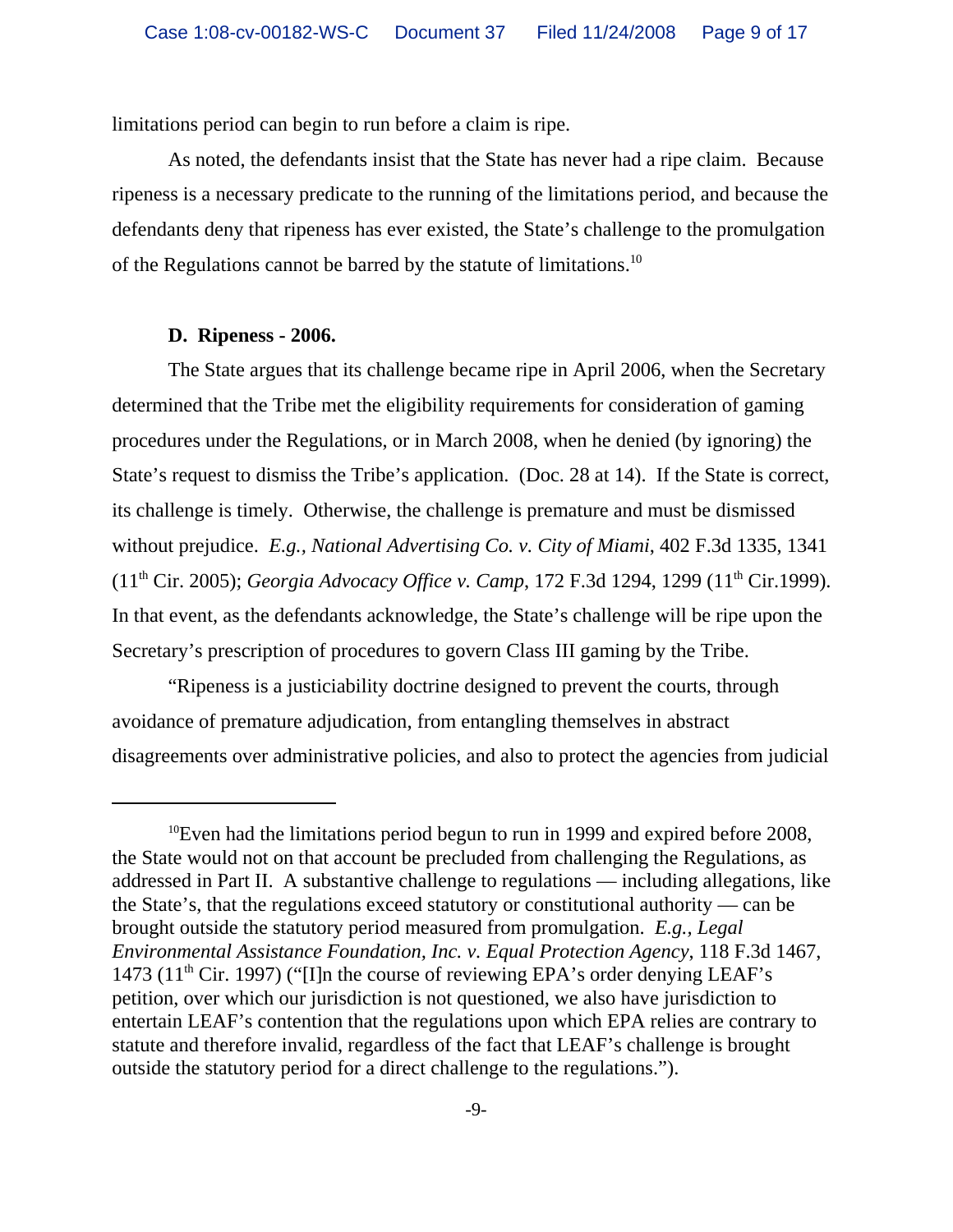interference until an administrative decision has been formalized and its effects felt in a concrete way by the challenging parties." *National Park Hospitality Association v. Department of the Interior*, 538 U.S. 803, 807-08 (2003) (internal quotes omitted).

"Determining whether administrative action is ripe for judicial review requires us to evaluate (1) the fitness of the issues for judicial decision, and (2) the hardship to the parties of withholding court consideration." *National Park Hospitality Ass'n*, 538 U.S. at 808. In assessing fitness, the defendants request the Court to consider the following: (1) the Regulations establish only a framework to guide future decision-making; (2) deferring consideration may obviate the need for judicial review; and (3) judicial review would be assisted by factual development. (Doc. 22 at 13-18; Doc. 23 at 14-15).

The defendants' first consideration may adequately explain why the mere issuance of the Regulations did not support a ripe challenge to them, but it does not address whether the State's challenge became ripe upon the federal defendants' utilization of the Regulations to guide decision-making in response to the Tribe's request. As the defendants have not fleshed out this argument, the Court will not explore it further.

"A claim is not ripe for adjudication if it rests upon contingent future events that may not occur as anticipated, or indeed may not occur at all." *Texas v. United States*, 523 U.S. 296, 300 (1998) (internal quotes omitted). Thus, Texas' claim that appointing a master or management team to oversee an under-performing school district would not violate Section 5 of the Voting Rights Act was not ripe, since any number of sequential contingencies would have to occur before a master or management team were appointed. *Id.* The defendants suggest that this consideration weighs against fitness because, after all, the Secretary might ultimately issue gaming procedures for the Tribe that the State accepts, or the State might decide to enter a compact with the Tribe. Given the State's implacable resistance to Indian gaming over an 18-year period, any such possibility appears merely theoretical, but in any event it misses the point. The State's claim is not only that utilization of the Regulations may someday result in Class III gaming in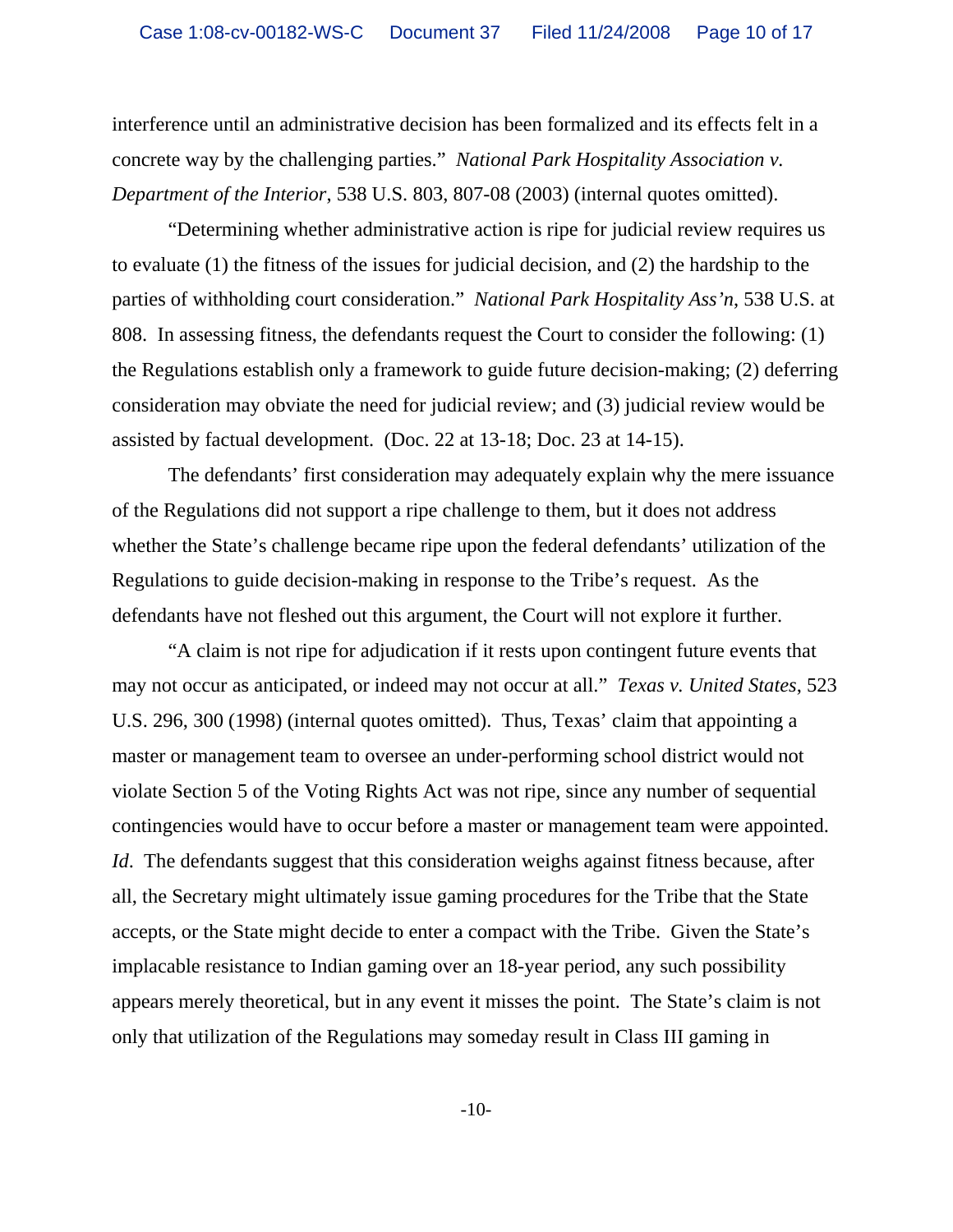Alabama (although that is clearly the focus of the complaint), but that utilization of the Regulations has impelled the State to participate in an illegal procedure. (Doc. 28 at 13- 15). That is not a possible future event but an historical and existing one.

Even when the question presented is "purely legal," a case is not fit for judicial review if "further factual development would significantly advance our ability to deal with the legal issues presented ...." *National Park Hospitality Ass'n*, 538 U.S. at 812 (internal quotes omitted). The issues of whether the Regulations exceed statutory authority or represent an unconstitutional delegation of legislative authority to the executive are presumably legal ones, but to establish them the State invokes matters that can be fully considered only on a factual record developed in the underlying administrative proceedings. The State complains that the Regulations are infirm in part because the Secretary, although nominally objective, will not be so because he owes a fiduciary duty to the Tribe, and because the Secretary, since the Regulations do not expressly require it, will not consider the State's public policy on (against) gambling. (Doc. 1, ¶¶ 24, 27). These are hypotheticals the accuracy and significance of which can best be evaluated in light of the Secretary's actual conduct in entertaining the Tribe's request for gaming procedures.<sup>11</sup>

In sum, because further factual development would significantly advance the Court's ability to deal with the legal issues presented, the State's challenge to promulgation of the Regulations is not fit for judicial review.12

<sup>11</sup>While the Court in *Texas* concluded that "[a]dditional fact-finding would not aid our inquiry into the purely legal question of [the Regulations'] validity," 497 F.3d at 499, there is no indication that the plaintiff therein made assertions like those described above.

 $12$ In its reply brief, the Tribe suggests that accepting judicial review would "interfere with the further consideration by the Secretary of the Tribe's application under the regulations." (Doc. 29 at 12). By this the Tribe apparently attempts to invoke *Ohio Forestry Association, Inc. v. Sierra Club*, 523 U.S. 726 (1998), which considered as part of its ripeness inquiry whether judicial review "inappropriately interfere[s] with further administrative action." *Id*. at 733. Because the argument was raised first in reply, the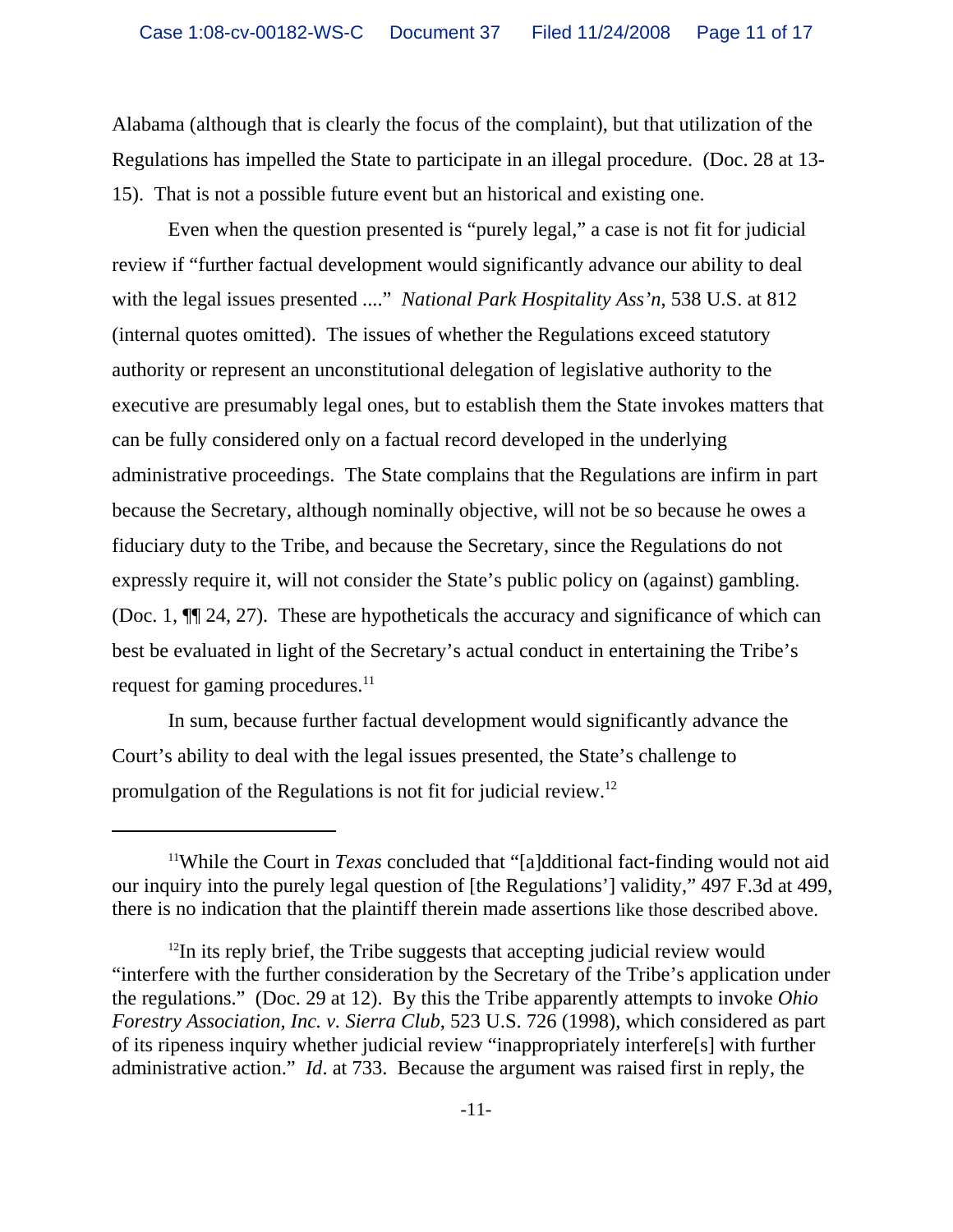The State acknowledges that, in order to establish ripeness, it must show both fitness for judicial review and some threshold level of legally cognizable hardship if such review is denied. (Doc. 28 at  $13-14$ ).<sup>13</sup> The State identifies the hardship to itself as "being subjected to invalid Regulations." (*Id*. at 15). More precisely, "[d]elaying review

At any rate, "inappropriate interference" under *Ohio Forestry Ass'n* apparently occurs only when judicial action "could hinder agency efforts to refine its policies." 523 U.S. at 735; *see, e.g., Texas Independent Producers and Royalty Owners Association v. United States Environmental Protection Agency*, 413 F.3d 479, 483 (5<sup>th</sup> Cir. 2005) (inappropriate interference found when judicial review "would necessarily prematurely cut off EPA's interpretive process," where the agency was still considering modifications to its challenged position). The administrative decisions attacked by the State here are the promulgation of the Regulations, the determination that the Tribe is eligible for consideration under them, and the refusal to end consideration of the Tribe's application in light of the Fifth Circuit's decision in *Texas*. The defendants do not suggest that any of these decisions are subject to refinement in the course of additional agency proceedings.

13This is the clear majority view. *Compare Nebraska Public Power District v. MidAmerican Energy Co.*, 234 F.3d 1032, 1038 (8<sup>th</sup> Cir. 2000) ("A party seeking judicial relief must necessarily satisfy both prongs to at least a minimal degree."); *Central and South West Services, Inc. v. United States Environmental Protection Agency*, 220 F.3d 683, 690 ("This Court has held ... that even where an issue presents purely legal questions, the plaintiff must show some hardship in order to establish ripeness."); *Ernst & Young v. Depositors Economic Protection Corp.*, 45 F.3d 530, 535 (1<sup>st</sup> Cir. 1990) ("In line with the majority view, we hold that both prongs of the test ordinarily must be satisfied in order to establish ripeness."); *and Cedars-Sinai Medical Center v. Watkins*, 11 F.3d 1573, 1581 (Fed. Cir. 1993) ("Both prongs must be satisfied before an Article III court may apply its adjudicative powers to a case's merits.") *with AT&T Corp. v. Federal Communications Commission*, 349 F.3d 692, 700 (D.C. Cir. 2003) ("[W]here there are no institutional interests favoring postponement of review, a petitioner need not satisfy the hardship prong."). The Eleventh Circuit has issued no definitive statement, but it has noted a leading commentator's conclusion that Supreme Court precedents "seem to indicate that both requirements must be met." *Pittman v. Cole*, 267 F.3d 1269, 1280 n.8  $(11<sup>th</sup> Cir. 2001)$  (internal quotes omitted). Of course, since there are institutional interests favoring postponement of review, a showing of hardship would be required in this case even under the minority view.

Tribe cannot rely on it. *E.g., Mariano v. Potter*, 2006 WL 907772 at \*3 & n.6 (S.D. Ala. 2006 ) (citing cases).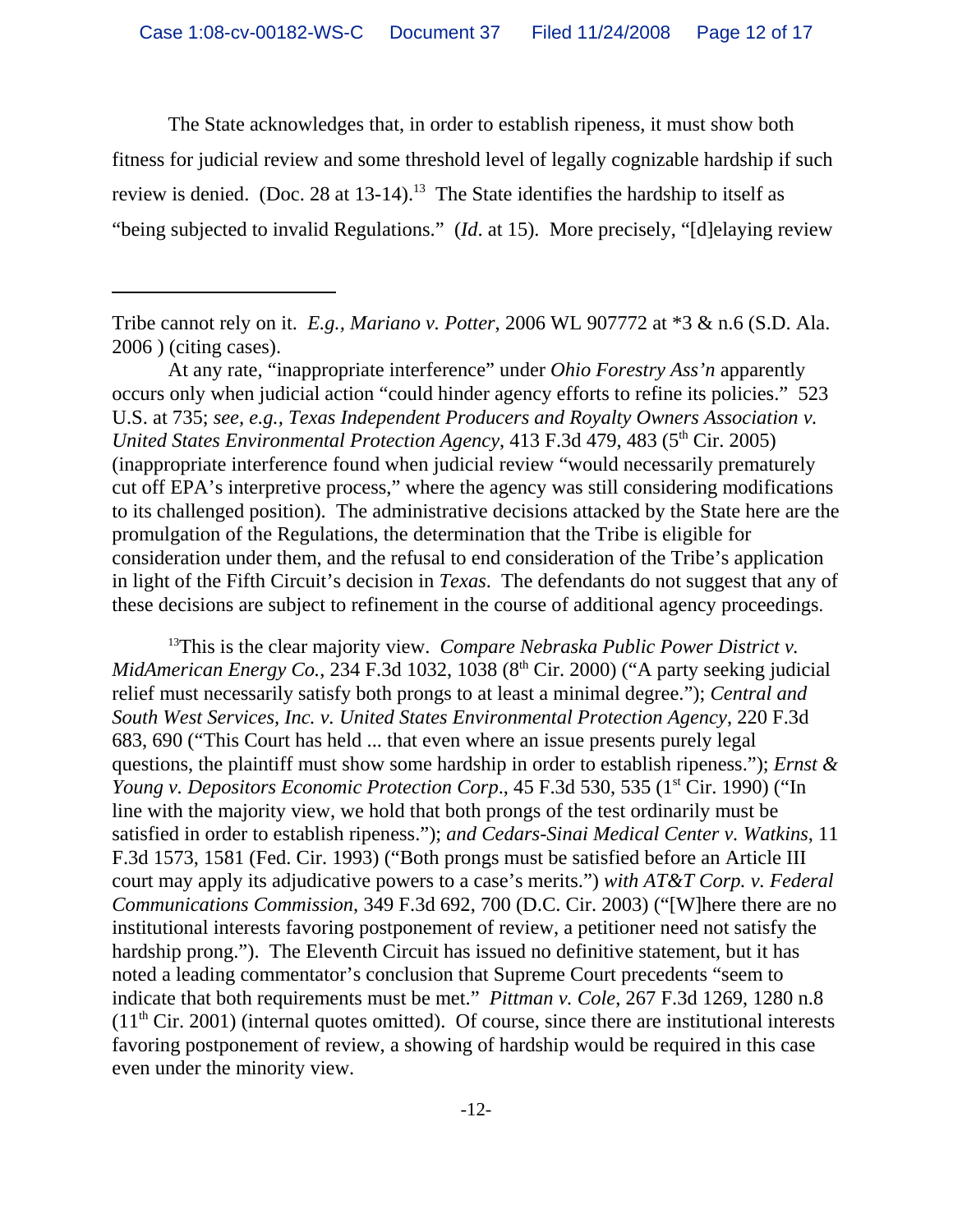of this process will cost the State additional time, money, and resources by requiring it to devote its attention to procedures that have already been determined by the Fifth Circuit to be invalid." (*Id*. at 14).

"[H]ardship ... does not mean just anything that makes life harder." *Natural Resources Defense Council v. Abraham,* 388 F.3d 701, 706 (9<sup>th</sup> Cir. 2004). Thus, for example, "mere uncertainty as to the validity of a legal rule [does not] constitut[e] a hardship for purposes of the ripeness analysis," because under such a regime "courts would soon be overwhelmed" with requests. *National Park Hospitality Ass'n*, 538 U.S. at 811.

The State argues only that litigating now will be easier and cheaper than allowing the administrative process to run its course and then litigating. That precise hardship argument has already been rejected by the Supreme Court in *Ohio Forestry Association, Inc. v. Sierra Club*, 523 U.S. 726 (1998), where the Court emphasized that it "has not considered this kind of litigation cost saving sufficient by itself to justify review in a case that would otherwise be unripe." *Id*. at 735; *accord Natural Resources Defense Council*, 388 F.3d at 707; *Clear Air Implementation Project v. Environmental Protection Agency*, 150 F.3d 1200, 1206 (D.C. Cir. 1998).

Given these principles, it necessarily follows that "[t]he burden of participating in future administrative ... proceedings does not constitute sufficient hardship to overcome the agency's challenge to ripeness." *AT&T Corp. v. Federal Communications Commission*, 349 F.3d 692, 702 (D.C. Cir. 2003). The rule is especially appropriate in this case, where the State is not required by law to engage in the administrative proceedings to begin with. Rather, the Regulations extend to the State the voluntary option of providing input as the Secretary develops gaming procedures that have yet to be finalized. The State is thus in essentially the same position as any entity interested in a proposed rule or regulation published in the Federal Register. It may participate in the making of public comments for the agency's consideration as it refines its proposal, or it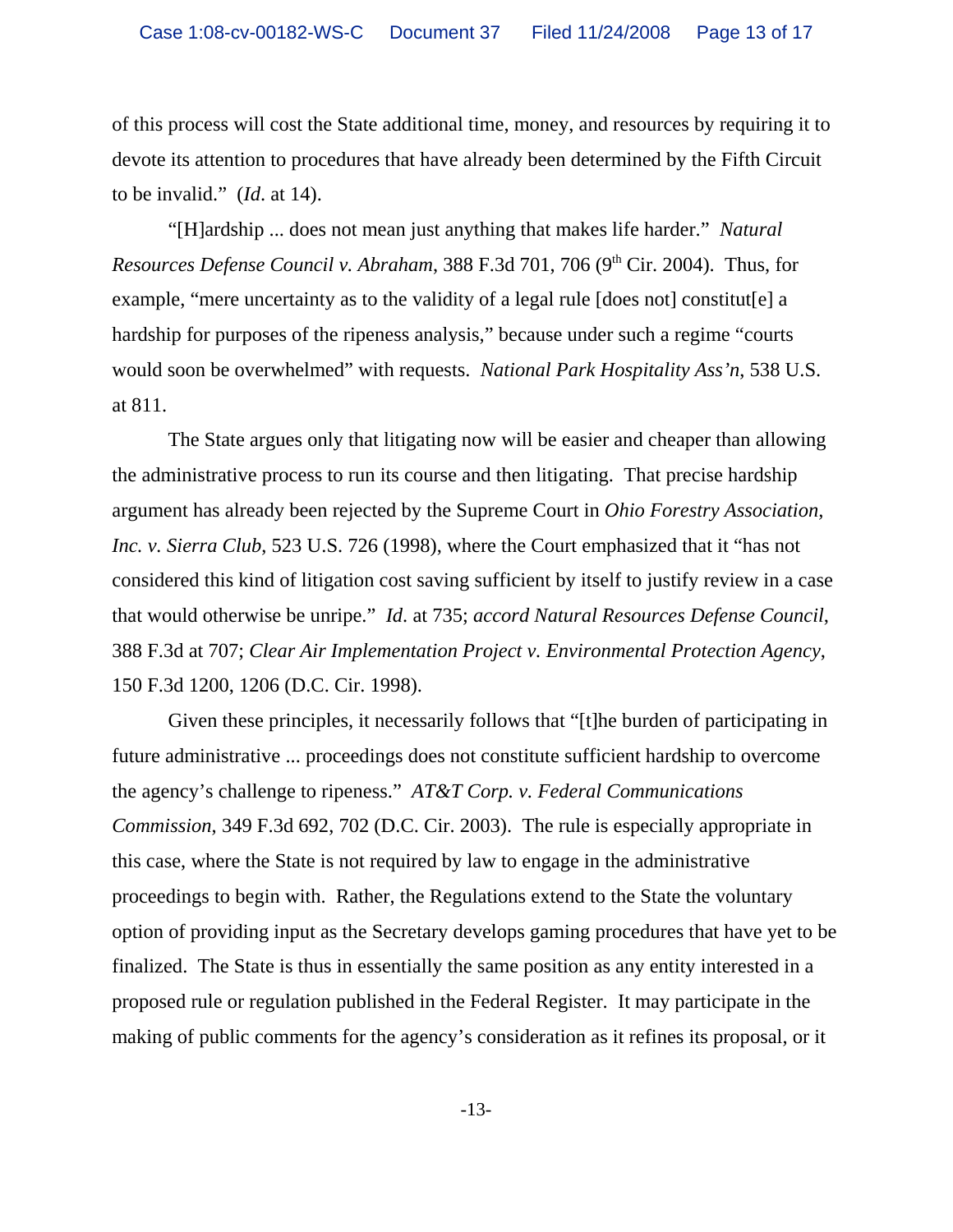may choose not to do so and risk a less satisfactory final rule, but it would be a strange world indeed if it could select neither option and instead take the agency to court to avoid no greater hardship than the expense and aggravation of utilizing the public comment period.

According to the State, the Fifth Circuit in *Texas* embraced precisely this approach. There, the Court concluded that, "[i]f Texas cannot challenge the Procedures in this lawsuit, the State is forced to choose one of two undesirable options: participate in an allegedly invalid process that eliminates a procedural safeguard promised by Congress, or eschew the process with the hope of invalidating it in the future, which risks the approval of gaming procedures in which the state had no input." 497 F.3d at 499. In reaching its decision, the Fifth Circuit cited none of the authorities or principles noted above. Instead, it concluded that Texas was "'force[d] ... to modify [its] behavior in order to avoid future adverse consequences,'" demonstrating hardship in a manner approved by the Supreme Court. 497 F.3d at 499 (quoting *Ohio Forestry Ass'n*, 523 U.S. at 734). The *Ohio Forestry Ass'n* Court, in turn, cited *Abbot Laboratories v. Gardner*, 387 U.S. 136 (1967).

The behavior to which the Supreme Court's jurisprudence refers, however, is limited to "primary conduct," *National Park Hospitality Ass'n*, 538 U.S. at 810 (citing *Ohio Forestry Ass'n* and *Abbot Laboratories*),<sup>14</sup> which does not include an entity's behavior in an administrative context. Rather, primary conduct addresses such matters as "when contracts must be negotiated, ingredients tested or substituted, or special records compiled." *Toilet Goods Association v. Gardner*, 3878 U.S. 158, 164 (1967). Primary

<sup>14</sup>*Accord Franklin Federal Savings Bank v. Director, Office of Thrift Supervision*, 927 F.2d 1332, 1338 ( $6<sup>th</sup>$  Cir. 1991) ("The focus of the hardship inquiry is on whether an agency position would affect the 'primary conduct' of the party seeking judicial review."); *United Distribution Cos. v. Federal Emergency Regulatory Commission*, 88 F.3d 1105, 1183 (D.C. Cir. 1996) (in determining "whether delay in review would cause significant hardship," plaintiffs "must show a direct and immediate effect on their primary conduct") (internal quotes omitted).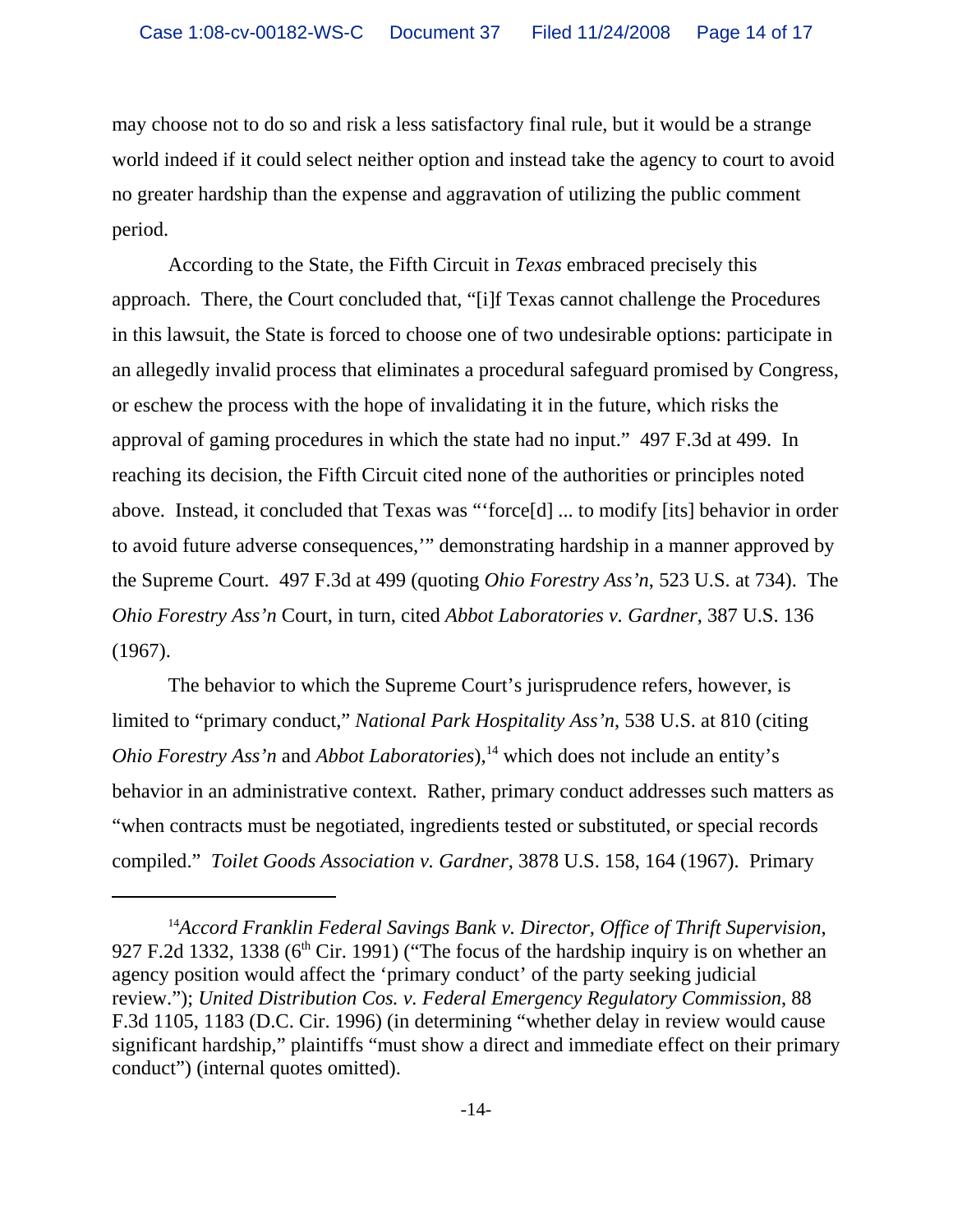conduct is not implicated when the regulation "leaves [the complainant] free to conduct its business as it sees fit." *National Park Hospitality Ass'n*, 538 U.S. at 810.15 The opportunity to participate in an agency's framing of procedures does not impact the State's primary conduct any more than any citizen's engagement in public comment does so.

In sum, a wealth of appellate and Supreme Court cases support the conclusion that the State will suffer no legally cognizable hardship if judicial review is delayed. To whatever extent *Texas* represents a supportable alternative view, the Court rejects it in favor of the clear majority position.

# **E. Standing and Exhaustion.**

Because the State's challenge to the promulgation of the Regulations is not ripe and must be dismissed on that basis, the Court pretermits consideration of the remaining arguments asserted by the defendants.

# **II. Application of the Regulations.**

The State's challenge to the application of the Regulations in and after 2006 fails because, as discussed in Part I.D, the challenge is not ripe. Moreover, in order to challenge the application of the Regulations, the State must establish the existence of a final agency action applying them. *See* Part I.A, *supra*. The defendants deny that any such final agency action has occurred.

The State identifies two final agency actions: (1) the federal defendants' conclusion that the Tribe is eligible to invoke the Regulations; and (2) their refusal (implied by silence in the face of the State's request) to dismiss the Tribe's request on the strength of the Fifth Circuit's decision in *Texas*. (Doc. 28 at 7-8, 10). The only effect of

<sup>15</sup>Thus, hardship was found in *Abbott Laboratories*, where the regulation required immediate changes in prescription labeling and so had "a direct effect on the day-to-day business of all prescription drug companies," 387 U.S. at 152, that is, on their primary conduct.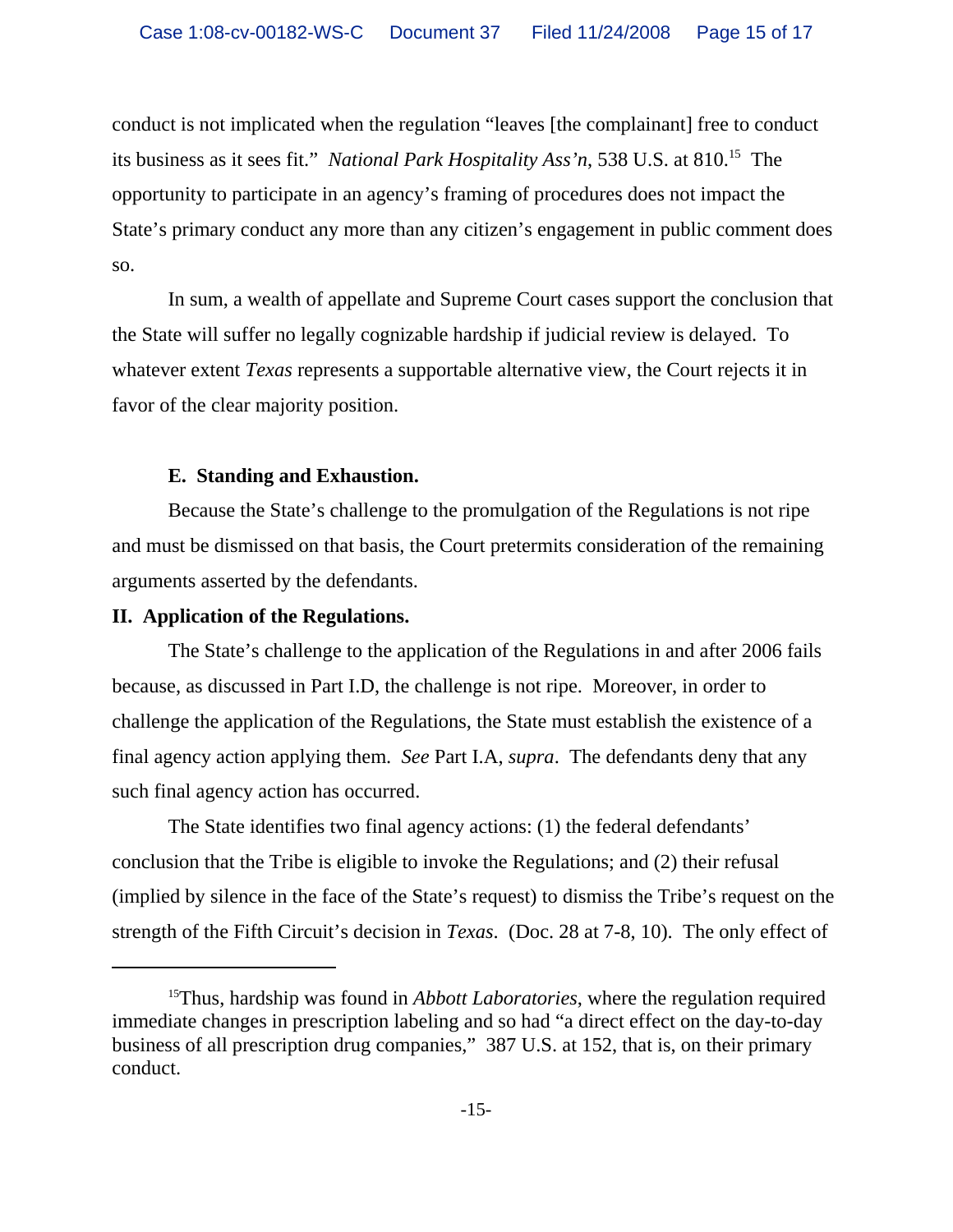these administrative determinations is that the agency proceedings continue. "It is firmly established that agency action is not final merely because it has the effect of requiring a party to participate in an agency proceeding." *Mobil Exploration & Producing, Inc. v. Department of Interior*, 180 F.3d 1192, 1199 (10<sup>th</sup> Cir. 1999) (internal quotes omitted).<sup>16</sup> The State insists that these rulings were final with respect to the limited issues they resolved, but "[t]he fact that a statement may be definitive on some issue is insufficient to create a final action subject to judicial review." *Hale v. Norton*, 476 F.3d 694, 697 (9<sup>th</sup>) Cir. 2007) (internal quotes omitted).

All of these rulings spring from *Federal Trade Commission v. Standard Oil Co.*, 449 U.S. 232 (1980), in which the Commission's statement of "reason to believe" Standard Oil was in violation of the law "itself is a determination only that adjudicatory proceedings will commence," one "definitive [only] on the question whether the Commission avers reason to believe" there is a legal violation. *Id*. at 241. Although the burden of responding to the charges "is substantial, it is different in kind and legal effect from the burdens attending what heretofore has been considered to be a final agency action," *id*. at 242, consisting only of "the disruptions that accompany any major litigation." *Id*. at 243. Under *Standard Oil* and like cases, it is plain that the federal defendants have taken no "final agency action" applying the Regulations, absent which there can be no judicial review.

#### **CONCLUSION**

For the reasons set forth above, the motions to dismiss are **granted**. This action is

<sup>&</sup>lt;sup>16</sup>Accord Hale v. Norton, 476 F.3d 694, 697 (9<sup>th</sup> Cir. 2007); National Association *of Homebuilders v. U.S. Army Corps of Engineers*, 417 F.3d 1272, 1279 (D.C. Cir. 2005); *Home Builders Ass'n v. U.S. Army Corps of Engineers*, 335 F.3d 607, 616 (7<sup>th</sup> Cir. 2003); *see also Mississippi Chemical Corp. v. Equal Employment Opportunity Commission*, 786 F.2d 1013, 1018-19 ( $11<sup>th</sup>$  Cir. 1986) (commissioner's charge of discrimination, which initiated further agency proceedings, was not a final agency action).